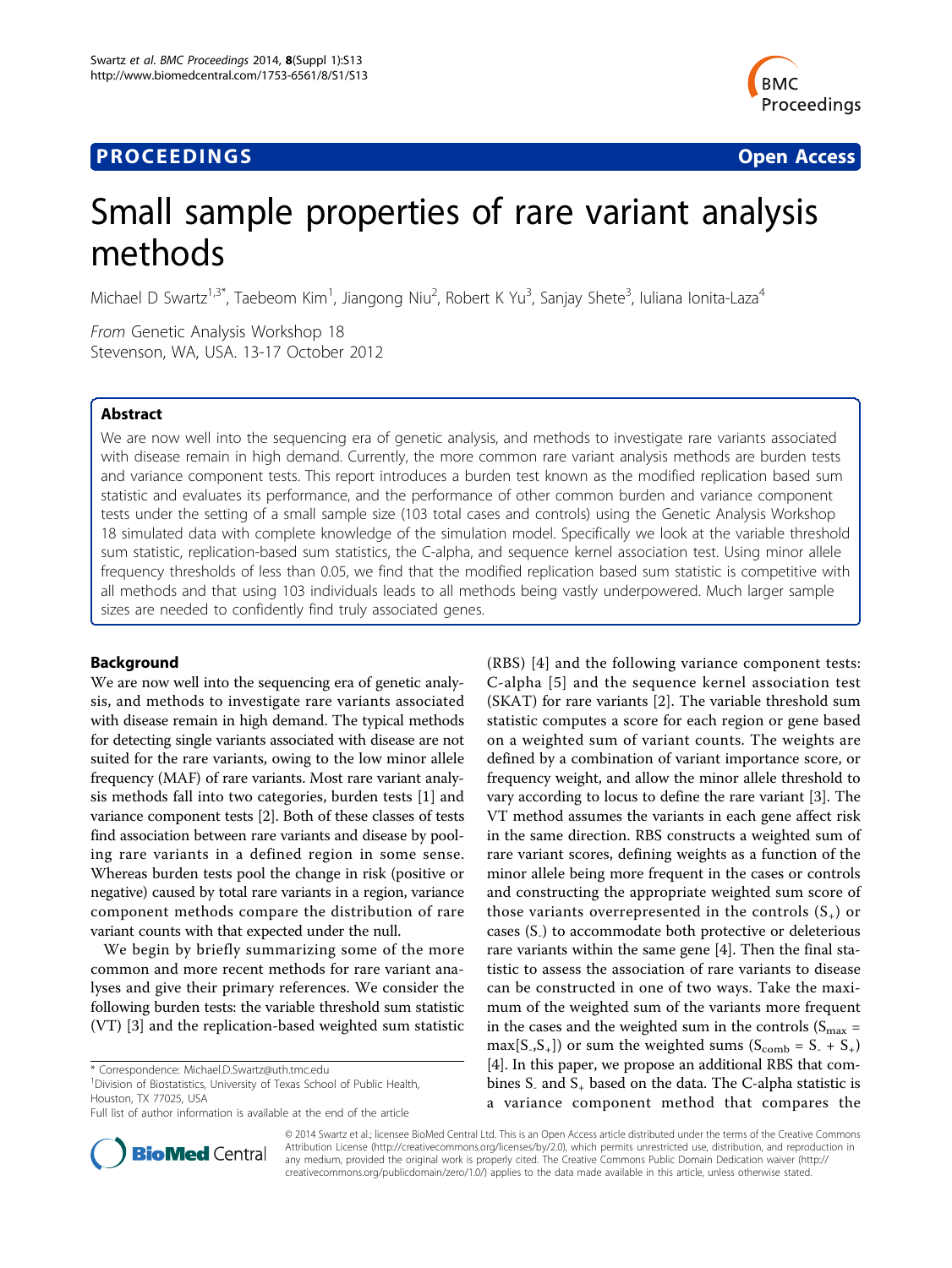distribution of the rare variants in the sample with that expected under the null, assuming a binomial distribution of each rare variant [[5\]](#page-3-0). And finally, SKAT uses a linear model type approach to construct an aggregate weighted score test statistic for variants in a given region of interest [[2\]](#page-3-0). Both C-alpha and SKAT can accommodate both risk and protective variants in the same gene.

Additionally, a major issue faced with researchers investigating rare variants, beyond the low MAF, is sample size considerations. Although some consortia exist, providing larger sample sizes for rare variant analyses, many researchers following up genome-wide association studies (GWAS) do not have the resources to sequence the full GWAS sample, leading to sample sizes on the order of only a few hundred for rare variant analysis. One recent study used 40 individuals in total [[6\]](#page-3-0).

As with all methods, larger samples give more power, and limited sample size limits the power. With rare variants, this is compounded because only a few individuals in the sample will exhibit a rare variant. For smaller samples, the MAF of the rare variant must be larger to even have a chance of appearing in the sample. But would a rare variant analysis still be useful for the rare variants that do appear in the sample? And which method would be effective in detecting the rare variants with smaller sample size? In addition to examining our new method, we investigate these questions using the simulated data of the Genetic Analysis Workshop 18 (GAW18) (see [\[7\]](#page-3-0) for full details).

# Methods

In our study, we propose a modified RBS. We compare its performance and that of the burden and variance component tests mentioned earlier. The details of our modified RBS follow.

# The modified replication-based weighted sum statistic:  $S<sub>tau</sub>$

We follow the notation from [[4\]](#page-3-0). Let  $n_{k_{+}}^{k'}$  denote the number of variants in group (k',k) where k' denotes copies of the minor allele that appear in the cases and k denotes copies of the minor alleles that appear in the controls, and  $k' > k$ . Let  $n_{k-}^{k'}$  be defined as a similar count, except  $k' < k$ . We define  $S_+$  and  $S_-$  as in [[4\]](#page-3-0), which are the two statistics for variants with  $k' > k$  and  $k' < k$ , respectively. Then we can define  $S_{\tau}$  as the weighted sum of weighted sums:  $S_{tau} = \tau S_+ + (1 - \tau)S_-,$ 

where  $\tau$  =  $\sum$ *k*- >*k*  $n_{k_{\scriptscriptstyle +}}^{k'}$  $\sum$ *k*- >*k*  $n_{k_{+}}^{k'} + \sum_{i}$ *k*- <*k nk*- *k*− . Defining τ in this way com-

bines the concepts touched on in the  $S_{\text{max}}$  and  $S_{\text{comb}}$ .  $S<sub>max</sub>$  models the scenario of extremes, either all the rare variants are risk or all are protective, while the  $S_{\text{comb}}$ assumes equal risk and protective rare variants.  $S_{tan}$ allows the data to weight the impact of risk and protective variants according to the data, modeling unequal protective and risk variants in the combined statistic.

#### Data preparation and phenotype definition

Because the methods detailed are designed for casecontrol data, we focus on the unrelated individuals. Using all of the longitudinal data, we define as a case any individual who became hypertensive over the course of observation, and we define as a control any individual who did not exhibit signs of hypertension. Across the 200 replicates, we have an average of 48 controls and 55 cases for a total of 103 unrelated individuals. (Of the total 159 unrelated individuals, 103 had all the information needed for this analysis.) Because we are comparing the performance of methods on the same data, we focused on genes on chromosome 3 that were used in the simulation model. We used NCBI dbSNP to identify all the single-nucleotide polymorphisms (SNPs) belonging to each gene on chromosome 3 involved in the simulation model.

We evaluated type 1 error, based on a resampling approach, specifically, we simulated a dichotomous phenotype to be independent of the genotype following the method in [[8\]](#page-4-0). We simulate a Bernoulli random variable with event probability 0.5. If the variable  $= 1$ , we change the original phenotype to the alternate group, and if the variable =0, we keep the original phenotype status.

#### Data analysis

For the burden tests, we computed a burden statistic for each gene. We computed S<sub>max</sub>, S<sub>comb</sub>, S<sub>tau</sub>, C-alpha, and VT for chromosome 3 for each replicate using the simulated phenotype. We also used the freely available R-package for computing SKAT using the default values with the small sample size option [[2](#page-3-0)]. For each replicate, we recorded whether each method declared one of the solution genes as significant and reported the power for each method as the proportion of the 200 replicates where each method identified the gene as associated with the disease. We focused our analysis on rarer SNPs with MAFs less than 5%.

# Results

The signal strength for each gene on chromosome 3 ranged from 0% to 4.5% (the number of causal rare variants divided by the total rare variants). The actual raw number of causal variants per gene ranged from 0 to 9, and the number of total variants per gene ranged from 5 to 2531. Thus, the total number of rare variants (denominator) controlled the signal to noise ratio (see Figure [1](#page-2-0), horizontal axis). To compare the performance of each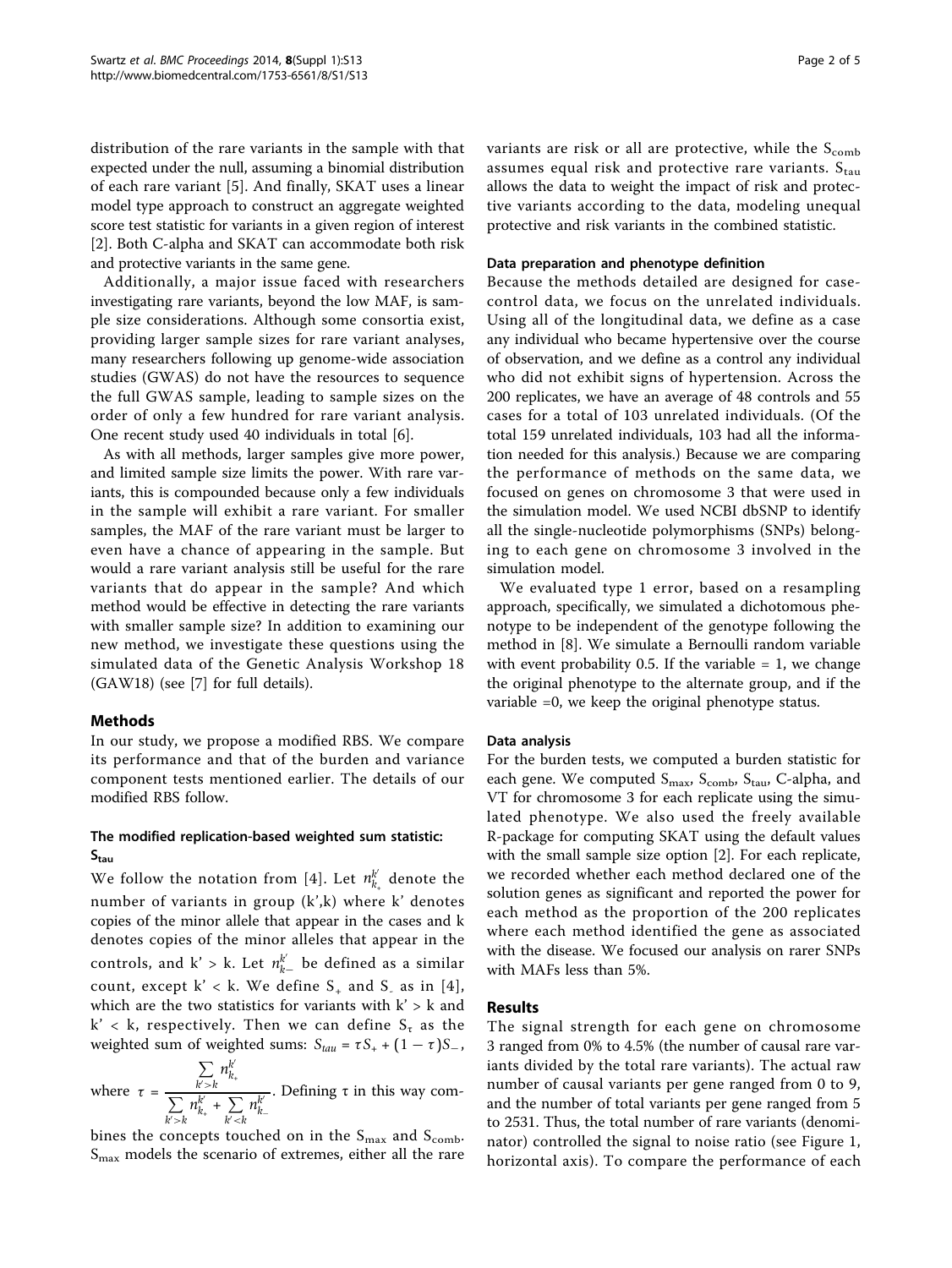<span id="page-2-0"></span>

method on the nongenetic dichotomous phenotype, the type 1 error was controlled at the 0.05 level. Across all 200 simulated replicates, the average proportion of significance for all genes for each method was 0.05.

The modified replication based sum statistic,  $S_{\text{tau}}$ performs competitively, especially compared with the other replication based statistics,  $S_{max}$  and  $S_{comb}$ , within 5% power of each other. In fact, most of the 6 methods performed similarly for each gene, (within 5%). Power exceeded 10% for only 9 of the 30 causal genes: ARHGEF3, FBLN2, GPR160, PAK2, PTPLB (SKAT only), RAD18 (VT only), RYBP (VT only) SERP1, TFDP2, and TUSC2 (Figure 1). Additionally, for some genes (GRP160, SERP1, TFDP2, TUSC2), the VT method is substantially more powerful than the other methods, but for others (e.g., SEMA3F), it is less powerful. Regardless of the variance in power across

methods across genes, when averaging each method's power across all genes, the averages were close to 0.05 (Table 1).

|  |  |  |  |  |  | Table 1 Mean power for each method across all genes |  |  |  |
|--|--|--|--|--|--|-----------------------------------------------------|--|--|--|
|--|--|--|--|--|--|-----------------------------------------------------|--|--|--|

| Method           | Hypertension | Nongenetic |
|------------------|--------------|------------|
| S <sub>tau</sub> | 0.056        | 0.048      |
| $S_{comb}$       | 0.083        | 0.049      |
| $S_{\text{max}}$ | 0.055        | 0.046      |
| C-alpha          | 0.043        | 0.050      |
| VT               | 0.069        | 0.050      |
| <b>SKAT</b>      | 0.051        | 0.055      |

This table reports the mean power for each of the 6 methods investigated for those variants with minor allele frequencies less than 0.05. We report the power for the simulated hypertension phenotype as well as for a nongenetic phenotype for type 1 error.

SKAT, sequence kernel association test; VT, variable threshold.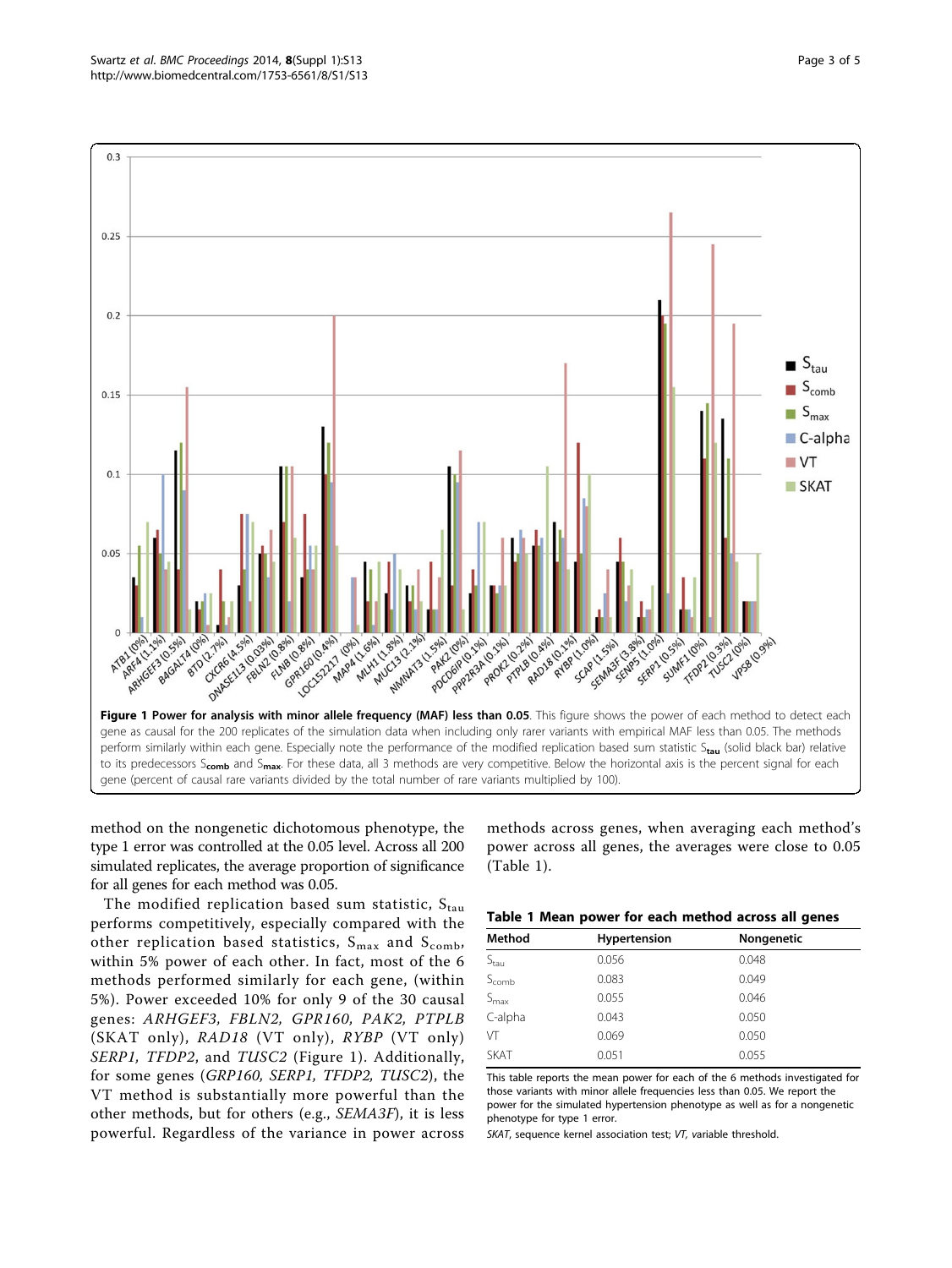#### <span id="page-3-0"></span>**Discussion**

The new method we introduced in this paper,  $S_{tau}$ , performs competitively with other popular methods for rare variant analysis. It does not exhibit false positives much higher than the other methods, nor does it stand alone in its detecting or failing to detect the causal variants. However, given the small sample size, it is difficult to identify any new advantages or disadvantages of this modified replication-based method.

In fact, all methods investigated here are underpowered for this case-control study with a sample size of 103 individuals. These methods fail to detect the causal rare variants most of the time (Figure [1\)](#page-2-0). Even more complex, there is not an easily identified pattern or rationale to when these methods do well for this sample size. For instance, all methods exhibited poor power  $( $0.05$ )$  to detect *MAP4*, which was simulated to be one of the top 15 genes with the largest effect sizes for any gene on chromosome 3. And yet TUSC2 has only one causal variant according to the simulation model parameters, whose minor allele was not present in our sample. As a gene, it is much smaller with only 19 rare variants compared with MAP4 with more than 400 variants. Yet it only has a few variants analyzed, and 2 of them are in linkage disequilibrium (LD)  $(R^2 > 0.25)$  with a causal variant in MAP4 that has a large effect size for both diastolic blood pressure (DBP) and systolic blood pressure (SBP). Because this is a gene detected by all methods with power greater than 0.2, the power could be driven through the LD with the large effect size combined with the small number of total variants included in the weighted sum. Beyond gene size and LD, using a dichotomous hypertension variable rather than the continuous trait could have cost power and added complexity to determine the efficacies of these methods with such a small sample size versus using SBP or DBP as a continuous trait.

### Conclusions

The main conclusion of this paper is that for all methods, 103 individuals are not enough for a rare variant analysis of a complex qualitative disease such as hypertension. Perhaps power can be increased using blood pressure as a continuous trait rather than treating hypertension status as a qualitative trait. A secondary conclusion from this report is that the new method  $S<sub>tau</sub>$ performs similar to its predecessors ( $S_{\rm comb}$  and  $S_{\rm max}$ ). It is worth further investigation to more clearly determine any advantages for using  $S_{tau}$ .

#### Competing interests

The authors declare that they have no competing interests.

#### Authors' contributions

MDS designed the overall study, conceived of  $S_{tau}$  performed some analyses, and wrote the manuscript. TK refined  $S<sub>tau</sub>$ ; wrote computer code to compute S<sub>tau</sub>, S<sub>max</sub>, S<sub>comby</sub> and a script to perform all analyses; and provided editorial input on the manuscript. JN wrote computer code to compute VT and C-alpha and provided editorial input on the manuscript. RKY performed data cleaning and preliminary analyses and provided editorial input on the manuscript. SS consulted on the analysis and interpretation of results and provided editorial input on the manuscript II-L provided consultation for the computer code for  $S_{tau}$ ,  $S_{max}$ , and  $S_{comb}$ ; analysis and interpretation of results; and editorial input on the manuscript. All authors read and approved the final manuscript.

#### Acknowledgements

We would like to acknowledge the funding sources. This work was funded in part by National Cancer Institute (NCI) award K07-CA 123109 and R03 CA141998 (MDS PI). The content is solely the responsibility of the authors and does not necessarily represent the official views of the NCI or the National Institutes of Health (NIH). The funders had no role in study design, data collection and analysis, decision to publish, or preparation of the manuscript. The GAW18 whole genome sequence data were provided by the T2D-GENES (Type 2 Diabetes Genetic Exploration by Next-generation sequencing in Ethnic Samples) Consortium, which is supported by NIH grants U01 DK085524, U01 DK085584, U01 DK085501, U01 DK085526, and U01 DK085545. The other genetic and phenotypic data for GAW18 were provided by the San Antonio Family Heart Study and San Antonio Family Diabetes/Gallbladder Study, which are supported by NIH grants P01 HL045222, R01 DK047482, and R01 DK053889. The Genetic Analysis Workshop is supported by NIH grant R01 GM031575. This article has been published as part of BMC Proceedings Volume 8 Supplement 1, 2014: Genetic Analysis Workshop 18. The full contents of the supplement are available online at [http://www.biomedcentral.com/bmcproc/](http://www.biomedcentral.com/bmcproc/supplements/8/S1) [supplements/8/S1.](http://www.biomedcentral.com/bmcproc/supplements/8/S1) Publication charges for this supplement were funded by the Texas Biomedical Research Institute.

#### Authors' details <sup>1</sup>

Division of Biostatistics, University of Texas School of Public Health, Houston, TX 77025, USA. <sup>2</sup>Department of Breast Medical Oncology University of Texas MD Anderson Cancer Center, Houston, TX 77030, USA. <sup>3</sup>Department of Biostatistics, University of Texas MD Anderson Cancer Center, Houston, TX 77030, USA. <sup>4</sup>Department of Biostatistics, Columbia University, Mailman School of Public Health, New York, NY 10032, USA.

#### Published: 17 June 2014

#### References

- 1. Morris AP, Zeggini E: [An evaluation of statistical approaches to rare](http://www.ncbi.nlm.nih.gov/pubmed/19810025?dopt=Abstract) [variant analysis in genetic association studies.](http://www.ncbi.nlm.nih.gov/pubmed/19810025?dopt=Abstract) Genet Epidemiol 2010, 34:188-193.
- 2. Wu MC, Lee S, Cai T, Li Y, Boehnke M, Lin X: [Rare-variant association](http://www.ncbi.nlm.nih.gov/pubmed/21737059?dopt=Abstract) [testing for sequencing data with the sequence kernel association test.](http://www.ncbi.nlm.nih.gov/pubmed/21737059?dopt=Abstract) Am J Hum Genet 2011, 89(1):82-93.
- 3. Price AL, Kryukov GV, de Bakker PI, Purcell SM, Staples J, Wei LJ, Sunyaev SR: [Pooled association tests for rare variants in exon-resequencing studies.](http://www.ncbi.nlm.nih.gov/pubmed/20471002?dopt=Abstract) Am J Hum Genet 2010, 86:832-838.
- Ionita-Laza I, Buxbaum JD, Laird NM, Lange C: [A new testing strategy to](http://www.ncbi.nlm.nih.gov/pubmed/21304886?dopt=Abstract) [identify rare variants with either risk or protective effect on disease.](http://www.ncbi.nlm.nih.gov/pubmed/21304886?dopt=Abstract) PLoS Genet 2011, 7:e1001289.
- Neale BM, Rivas MA, Voight BF, Altshuler D, Devlin B, Orho-Melander M, Kathiresan S, Purcell SM, Roeder K, Daly MJ: [Testing for an unusual](http://www.ncbi.nlm.nih.gov/pubmed/21408211?dopt=Abstract) [distribution of rare variants.](http://www.ncbi.nlm.nih.gov/pubmed/21408211?dopt=Abstract) PLoS Genet 2011, 7:e1001322.
- 6. Audo I, Bujakowska K, Orhan E, Poloschek CM, Defoort-Dhellemmes S, Drumare I, Kohl S, Luu TD, Lecompte O, Zrenner E, et al: [Whole-exome](http://www.ncbi.nlm.nih.gov/pubmed/22325361?dopt=Abstract) [sequencing identifies mutations in GPR179 leading to autosomal](http://www.ncbi.nlm.nih.gov/pubmed/22325361?dopt=Abstract)[recessive complete congenital stationary night blindness.](http://www.ncbi.nlm.nih.gov/pubmed/22325361?dopt=Abstract) Am J Hum Genet 2012, 90:321-330.
- 7. Almasy L, Dyer T, Peralta J, Jun G, Fuchsberger C, Almeida M, Kent JW Jr, Fowler S, Duggirala R, Blangero J: Data for Genetic Analysis Workshop 18: human whole genome sequence, blood pressure, and simulated phenotypes in extended pedigrees. BMC Proc 2014, 8(suppl 2):S2.